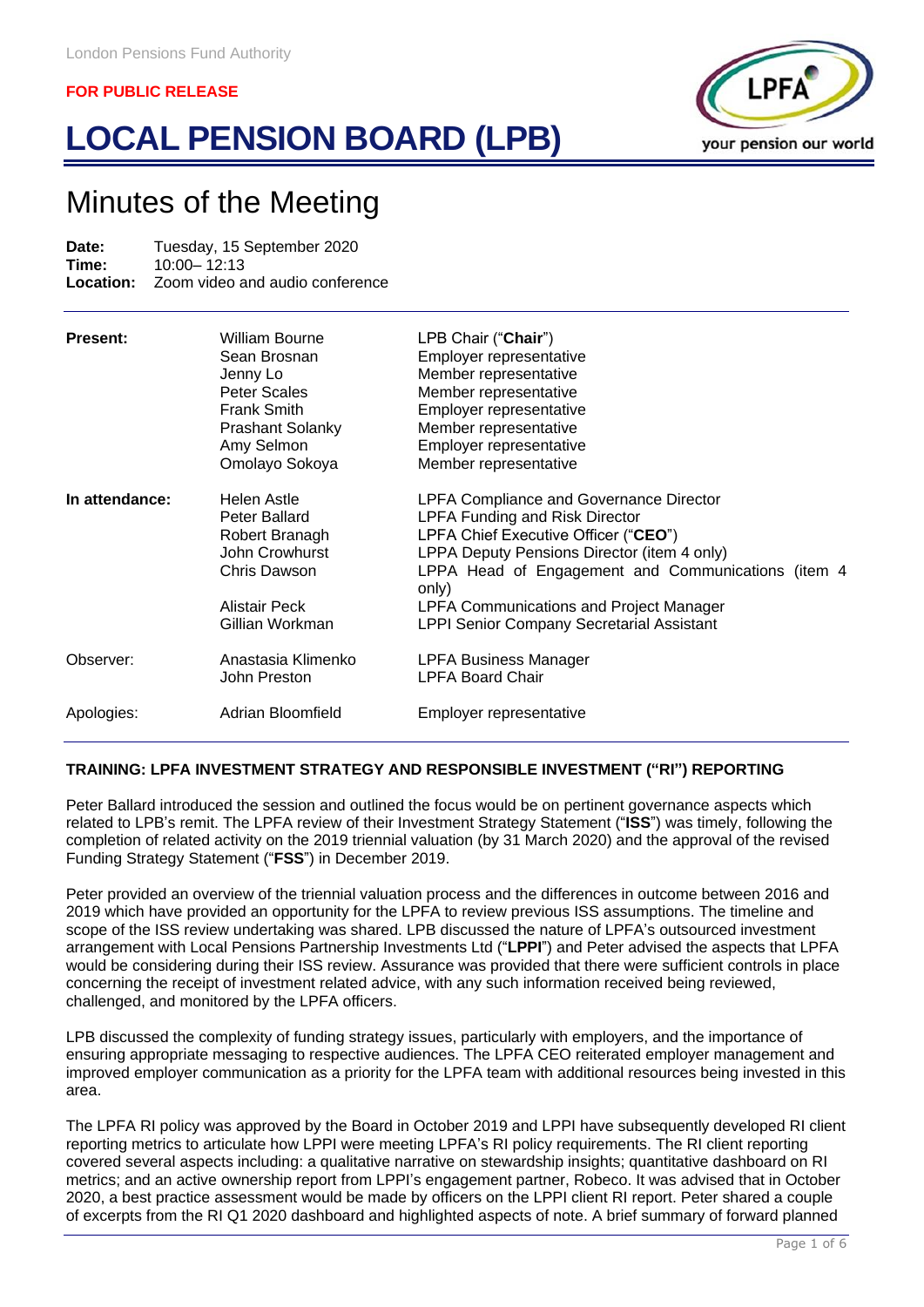activity was shared on officer aspirations for policies and reporting.

The Chair thanked Peter for the training presentation.

# **1. LPB102 – INTRODUCTORY MATTERS**

## **Submission**

The report was provided on various matters arising relating to minutes, action points, planned training, upcoming member appraisals and feedback from the Chair on his attendance at the LPFA Board meeting on 23 July 2020.

# **Discussion**

The Chair noted that due to government guidance on social distancing related to the Coronavirus ("**Covid-19**") pandemic, the meeting was being conducted via video and audio conference call. It was confirmed that the LPFA constitution permitted electronic participation and decision making (Section C: Standing Orders, (9) (e) and (j)) and that the standing orders applied to the LPB.

The Chair introduced the LPFA Chair and welcomed Helen Astle, who had recently joined the LPFA, to the LPB meeting. The Chair declared that a quorum was present, and the meeting was opened.

#### Apologies

Adrian Bloomfield had advised his apologies in advance of the meeting and informed the Chair of his intent not to seek a second term on the LPB when his first term expired at the end of January 2020. The Chair confirmed that 1 December 2020 will be Adrian's last meeting.

#### Declarations of interest

The Chair confirmed that he had not received any advance declarations of interest since the previous meeting and no new declarations were advised at the meeting.

#### Minutes and actions points arising

The minutes from the last meeting held on 04 June 2020 was approved by LPB and that the Chairs esignature could be used to sign the document. The LPB was also satisfied with the status of the completed or not due action points from previous meetings. With regard to the updates advised on the Independent Chair 2019 appraisal recommendations, concerns were raised on item 10 & 11 related to advice from LPPA that they would be standardising client newsletters and that the voice of the LPFA could therefore be diminished. Alistair Peck clarified that LPFA did have editorial input into one of the three newsletters and advised that he was exploring alternative means of engaging with members at a fund level. The opportunity for an LPB member to speak at the 2020 Fund member forum (item 12) was also raised. The CEO advised that due to Covid-19, the plans for the forum had evolved and a simplified event was being planned with a few selected speakers. It was hoped to be able to return to a traditional forum in 2021 when the fund would be able to engage directly with members, and at which the opportunity for an LPB member to participate would be considered.

## LPB member appraisal

The Chair advised that the LPB member appraisal meetings would be held virtually over the next few weeks and that members would be contacted by his assistant. It was agreed that for 2020 completion of the appraisal forms would not be required and the appraisal meetings would be used to discuss member performance, with agreed tasks documented. **Action: W Bourne / G Workman**

#### Training plan

LPB members agreed that it would be beneficial to have calendar invitations sent for planned joint LPB/LPFA Board training. Member attendance at previous CIPFA LPB training events was also advised for recording on the LPB training plan. **Action: G Workman**

Following the Chair's attendance at the LPFA Board Corporate and Strategic ("**C&S**") Session on 23 July 2020, the Chair shared that on behalf of the LPB, he had reminded the Board that the LPB was concerned at the slow progress being made at updating the LPFA member and employer websites. In addition, the Chair had observed the LPFA Board decision to allow LPB to receive more timely draft C&S minutes, under advisement that the minutes could be subject to change.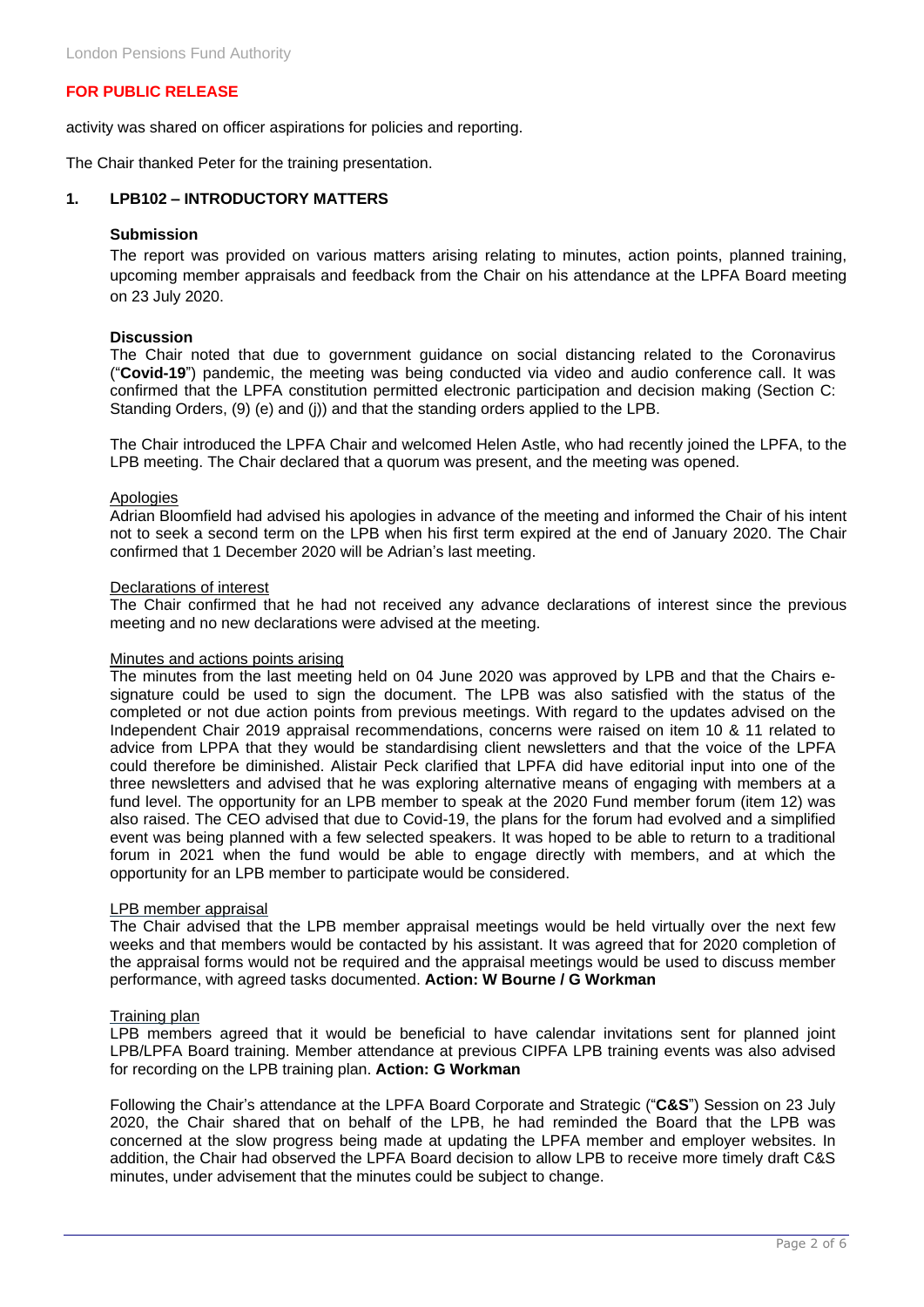The LPB:

- **[1] Approved** the minutes of the meeting held on 4 June 2020 as a true and accurate record of that meeting and the use of the Chairs e-signature to confirm the minutes.
- **[2] Noted** the matters arising action list schedule and the LPB Chairman 2019 Appraisal recommendation updates including all the items which had been completed with minor comments advised.
- **[3] Noted** the annual LPB member appraisal process and the draft LPB Training plan for 2020-21 including the proposed sessions with the LPFA Board.

# **2. LPFA CHAIR: FIRST 8 MONTHS**

# **Submission**

The LPFA Chair provided a verbal update on his strategic priorities and LPFA Board plans for the future, as well as thoughts from his first 8 months in office following his appointment from 1 January 2020.

## **Discussion**

The LPFA Chair advised that his initial impressions were very positive and highlighted the significant amount of work achieved by Board over the past 4 years. The Board were considering the LPFA's future strategic approach and how to have effective governance, particularly following the restructure of LPP into a group structure with two business subsidiaries: LPPI and Local Pensions Partnership Administration Ltd ("**LPPA**"). The separation of the business to focus on investments and pensions administration allowed for specialisation in what were two very different types of business. It was agreed to hold a future training session on the new LPP Group Structure and how it has evolved. **Action: R Branagh**

There are a significant number of priorities for the LPFA Board and, mindful that the management team was still small, care was being given to the order that they would be undertaken. The LPFA Chair advised that there was the opportunity to future-proof the Board in terms of depth of specialist expertise and further diversity. Recent discussions from the LPFA Board's away day was shared. Consideration at the away day had included: the opportunity to refine the LPFA position on RI and climate change; LPP service provision; and continuing to collaborate or enhance relationships with other Local Government Pension Funds.

The Chair thanked John Preston for attending the LPB and providing an update.

# **3. LPB103 – CEO REPORT**

## **Submission**

The report had replaced the general administration report and provided an update on more strategic and LPFA specific business updates. Specific items provided for the meeting were: an update the Business Continuity Plan ("**BCP**")/Covid-19; LPP organisational changes; pooling update; LPFA recruitment; accommodation; and employer engagement during Covid-19. Some items relating to governance and compliance had been moved to a separate agenda item.

## **Discussion**

The CEO report took the report as read and highlighted several items contained within the report. LPP Group continued to perform well, in terms of both investment performance and pensions administration service level targets, with most employees working remotely. The CEO's appointment to the LPPA Board was explained as a decision made by the LPFA Board in its capacity as a shareholder of LPP Group and was based on the CEO's previous pensions administration expertise.

The details of recent LPFA recruitment and how the roles would fulfil anticipated requirements of the fund was shared. The LPFA Board had agreed to invest in a proactive role managing the funds relationship with employers. The Planet Mark accreditation was an initial step towards the organisation being more operationally sustainable from a carbon emissions perspective. The CEO thanked the LPB for their feedback on the RPI/ CPI consultation and advised that he would be circulating the response to the McCloud consultation in due course. Thoughts on the £95k exit cap consultation was shared and LGPS National Knowledge Assessment Report was discussed. The CEO commented that he believed there to be an increasing amount of regulatory or compliance activity and that he would welcome LPB input in participating in future consultations or assessments.

The LPB **noted** the contents of the report and agreed to extend an invitation to Alex Omell (Head of Employer Management Services, LPFA) to a future LPB meeting. **Action: G Workman**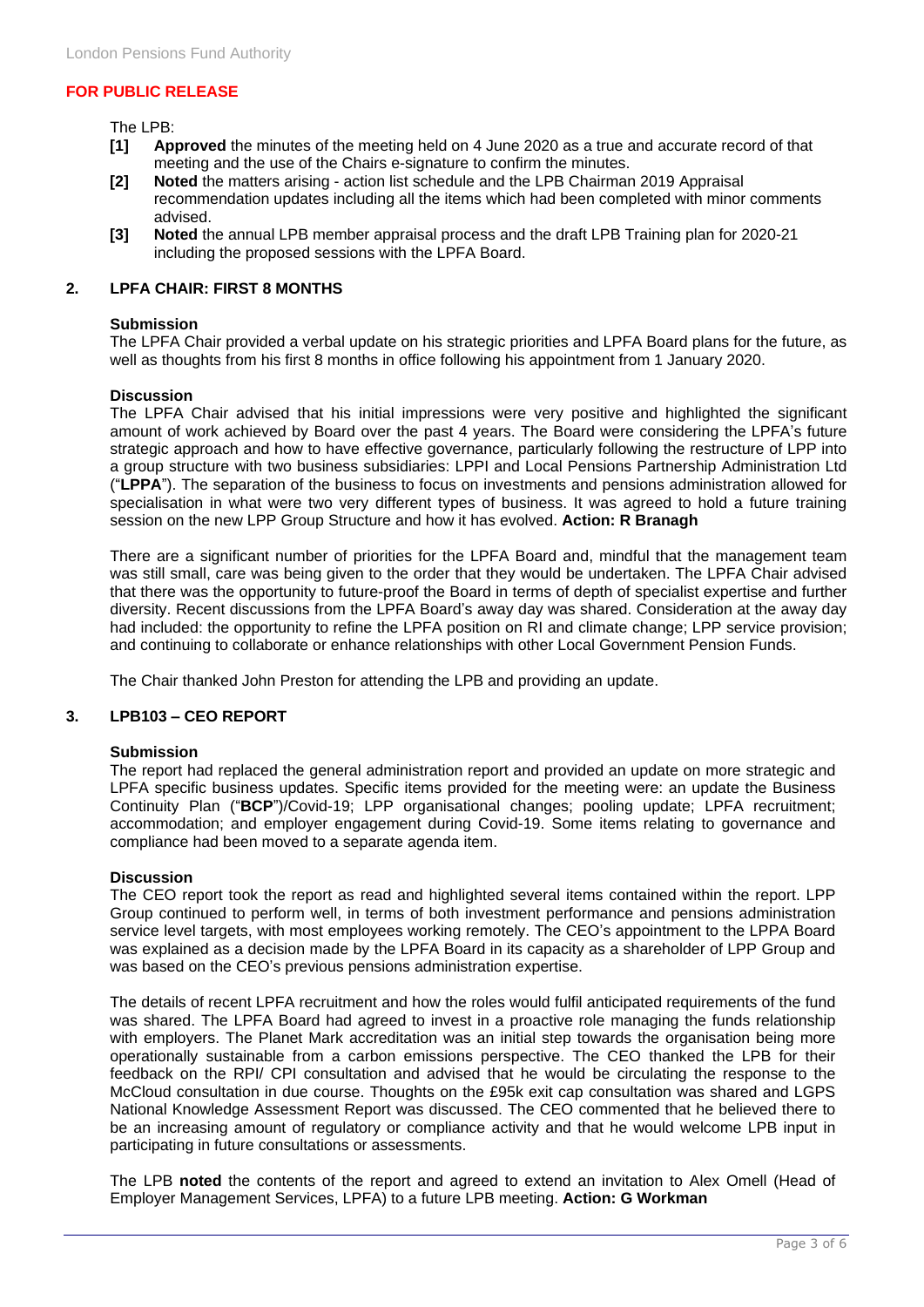*[John Crowhurst and Chris Dawson joined the meeting.]*

# **4. LPB104 – LPPA QUARTERLY CLIENT PERFORMANCE AND MEMBER ENGAGEMENT REPORT**

# **Submission**

To present the details of the LPPA quarterly client report for Quarter 1 ("**Q1**") 2020/21, a high-level regulatory overview and provide details of plans for LPPA member communications and engagement including details of the member website under development.

# **Discussion**

John Crowhurst presented the new LPPA quarterly client report for Q1 2020/21 which provided a quantitative and qualitative overview of performance against agreed service levels. The various performance metrics contained within the report was shared with LPB and it was advised that following client feedback, there would be further refinement of future content. The metrics on elapsed times (retirements) was discussed as an area whereby working in partnership with employers to receive sufficient notice, LPPA could reduce delays in moving members from deferred towards active into payment. Further details could be shared with the LPB representatives at the next working party meeting. John advised the year end requirements had affected some scores but that there had been improvements since June 2020.

Due to Covid-19 and remote working practices in place, LPPA had not been able to capture significant management information for the helpdesk between April to part of June 2020 but that member satisfaction levels had been maintained. A remote solution had been implemented since June 2020 which was providing useful information on the types of calls being received and caller feedback, the details of which would be contained in the next report. John agreed to investigate a query on the casework performance against SLA metrics, as there appeared to be a mismatch to a different report previously provided to the LPB. **Action: J Crowhurst.**

Chris Dawson, the recently appointed LPPA Head of Engagement and Communications, presented an overview of his report including development of a consolidated single member and employer facing LPPA website. Emphasis was being placed on ensuring: the website would meet accessibility guidelines; the more professional aesthetic did not detract from accessible content; and that the information contained addressed common queries from members/employers. The status of the website was advised with a launch date planned towards the end of November 2020.

Chris shared details of strategic objectives for member communications including the plans to professionalise the LPPA email communications platform which would facilitate the broadcasting of more tailored and targeted campaigns. The employer engagement team had been operating in challenging conditions during Q1 2020/21 but had moved to the remote delivery of key activities and plans were underway on how to be more targeted in approaching employer engagement.

The LPB advised their support for the improved visual presentation of the performance report and increased information being provided.

The LPB:

- **[1] Noted** the LPFA Quarterly Client Report and update for Q1 2020/21 including the KPI performance detailed within the report. **Commended** the LPPA team for the improved reporting and information.
- **[2] Noted** the pensions administration regulatory overview.
- **[3] Noted** the engagement activities over the reporting period.
- **[4] Noted** the member and employer communications Work Plan for 2020/2021.

[*John Crowhurst and Chris Dawson left the meeting.*]

# **5. LPB105 – LPFA COMMUNICATIONS UPDATE**

## **Submission**

To provide LPB with an update on provisional plans for the LPFA Fund Member Forum and the planned tender for the development of a new LPFA Corporate website.

# **Discussion**

Alistair Peck presented his report which focused on LPFA corporate communications. He acknowledged the assistance of the Chair and Jenny Lo in reviewing the tender process and confirmed that the procurement exercise was underway. It was hoped that the new LPFA corporate website project would be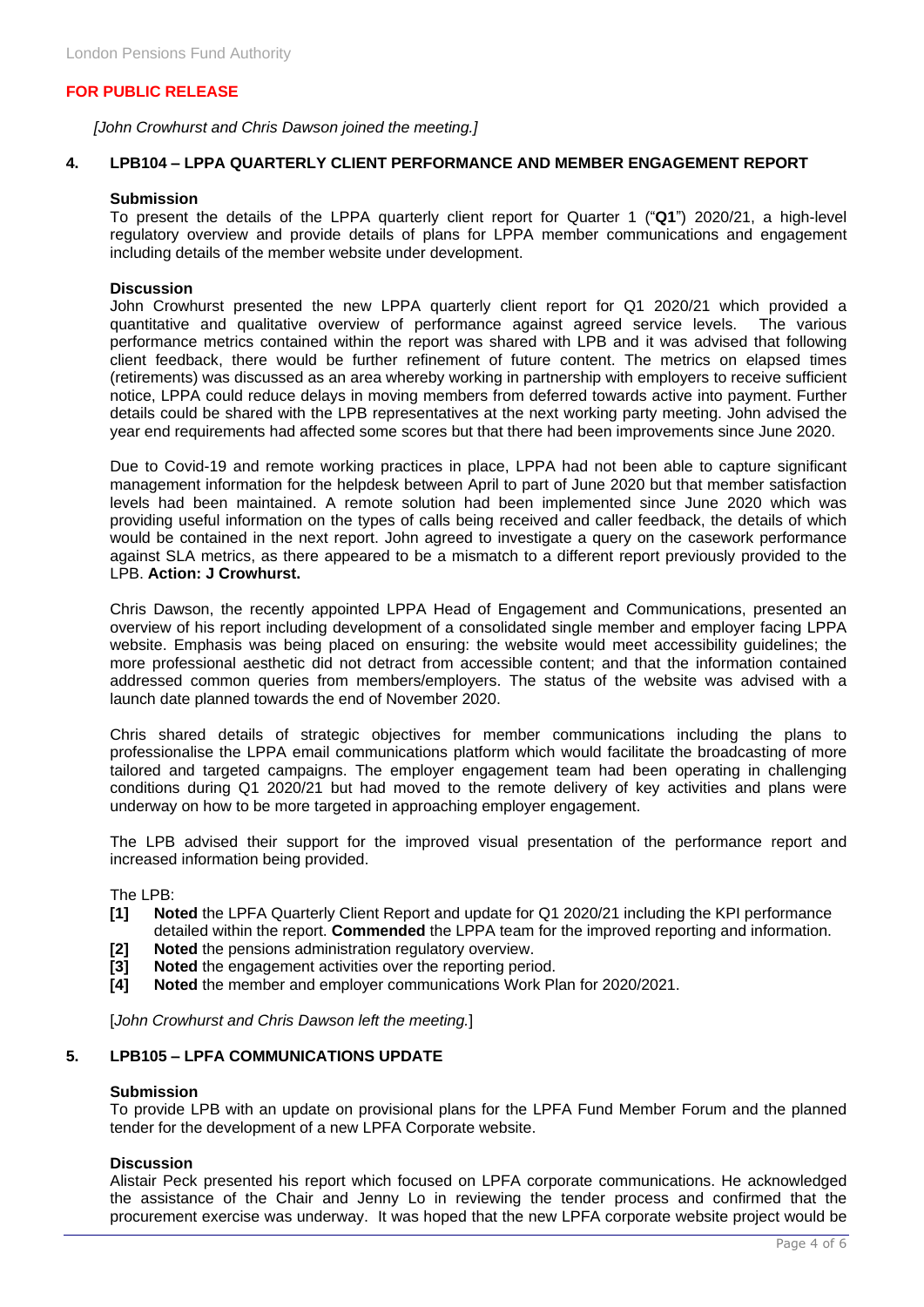launched towards the end of March 2021. The LPB discussed the requirements of the corporate website project as well as possible additional areas for consideration during the assessment and development process. Alistair confirmed that he would be working with the LPFA Funding and Risk Director on the project and to ensure that the employer related content was suitable. The new corporate website would be used to publish more accessible pensions information for members included short animated clips and video content. It was agreed that the working party representatives - Omolayo Sokoya and Sean Brosnan, as well as Jenny Lo would be available as a 'sounding board' for Alistair on the development of key concepts for the new corporate website.

The LPB:

- [1] **Noted** the proposed LPFA Fund Member Forum Activity.
- [2] **Noted** the Tender document for the new www.lpfa.org.uk website.
- [3] **Agreed** that Omolayo Sokoya, Sean Brosnan and Jenny Lo would be available from the LPB to provide input into the website refresh process.

## **6. LPB106 – RISK AND COMPLIANCE REPORT**

#### **Submission**

To provide LPB with an update on various risk, regulatory and compliance matters related to the Fund including Code of Practice 14 ("**COP14"**) assurance statement.

# **Discussion**

Peter Ballard presented the risk register which had been approved by the Board in July 2020 and provided assurance that the LPFA management team continued to review content on a monthly basis. Turning to the Employer risk contributions report, Peter advised that there was a low level of late payments which were predominately attribute to administrative issues and a very few could be attributed to Covid-19 but all cases had been resolved following engagement with employers.

Helen Astle presented a new quarterly report for Q1 2020/21 from LPPA on Risk and Compliance which was also received by LPFA officers on a monthly basis. The quarterly report contained details of complaints, breaches, incidents, as well as highlighted risks and issues. A breakdown of the reasons attributed to the complaints was shared and further transparency was now being provided by LPPA on the nature of data breaches. Following questions from the LPB, details of revised business practices due to Covid-19 was shared including the Board decision to temporarily suspend the LPFA Seal of Authority to execute documents and implement alternative arrangements, which were working well. A detailed explanation was advised on an incident reported with assurance on the satisfactory outcome of an investigation and further details were requested by LPB on the breach attributed to an employer. **Action: H Astle**

The LPB **noted** the risk register as it relates to scheme risks and the compliance updates.

# **7. LPB107 – GOVERNANCE AND PUBLIC POLICY STATEMENT REVIEW**

## **Submission**

To provide an update on the activities of the LPFA C&S Board sessions, the status of the LPFA pension fund annual report and accounts, key policies including the refreshed draft Climate Change policy and the forward planner.

## **Discussion**

Following the LPFA Board agreement to provide draft C&S minutes and the intervening time since the last LPB meeting, the previous three C&S minutes were presented. The CEO advised that the LPFA management team were aiming to complete the LPFA pension fund annual report and accounts by the end of October 2020, mindful of the significant work involved to finalise the content.

It was shared that the LPFA Board had recently approved environmental and whistleblowing policies, copies of which were available on the corporate website. The CEO would consider sharing at a high level any reports on whistleblowing. The LPB reviewed the annual plan which would be included in future meetings and it was advised by the LPB that the list was comprehensive. The proposed revisions to the climate change policy was discussed, and it was clarified that the document focus was intended to be strategic. Once finalised LPPI would be tasked with implementing the policy on behalf of LPFA. The CEO requested comments from the LPB on aspects that they would like to see included in the climate change